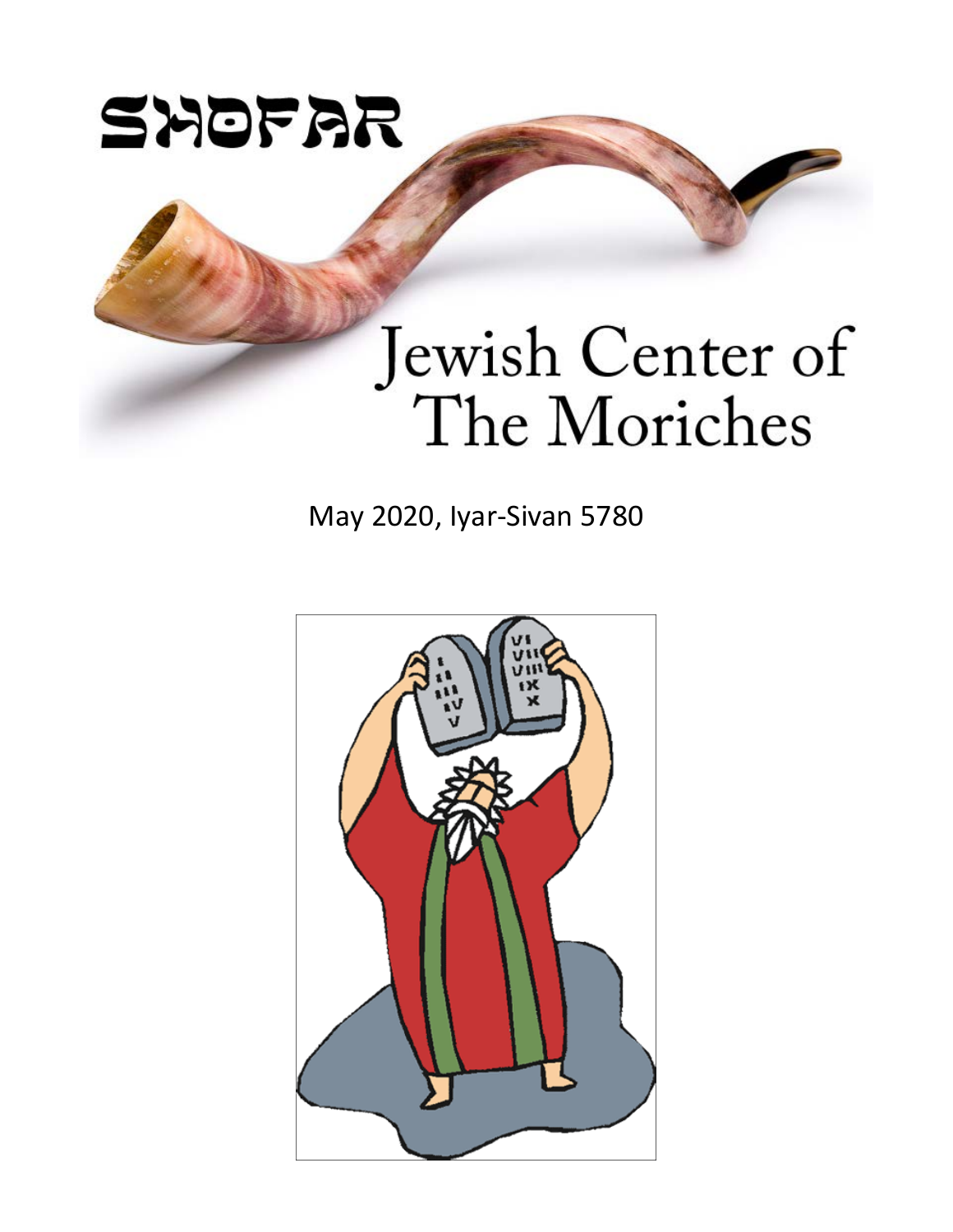# **The Jewish Center of the Moriches Temple Board and Spiritual Leader**

The Rabbi and Officers invite members of the Congregation to contact any of them with ideas, opinions, questions, complaints (hopefully accompanied by a helpful suggestion!), and offers of support or just to talk of your concerns. Members of the Congregation are always welcome to attend the monthly Board meetings and participate in discussions. E-mail addresses and phone numbers are listed for those who also like to correspond directly with the Rabbi or Board members.

| <b>President</b>               | Michael Leselrod       |              | mleselrod@yahoo.com       |
|--------------------------------|------------------------|--------------|---------------------------|
| <b>Vice President</b>          | Sam Schneider          |              | sam.m.schneider@gmail.com |
| 2 <sup>nd</sup> Vice President | <b>Tracy Kolsin</b>    |              | tracykolsin@yahoo.com     |
| <b>Treasurer</b>               | Farra Isaacson         |              | mfisaac@optonline.net     |
| <b>Recording</b>               | Cara Sultan            |              | niftykids@gmail.com       |
| <b>Secretary</b>               |                        |              |                           |
| Corresponding                  | Donna Ash              | 631-395-3346 | desj1975@hotmail.com      |
| <b>Secretary</b>               |                        |              |                           |
| <b>Trustees</b>                | <b>Sherry Schwartz</b> |              | $ss12@$ optonline.net     |
|                                | Larry Kiss             |              | the3kisses@optonline.net  |
|                                | Doug Sherter           |              | shardou@optonline.net     |
|                                | Randi Mott             |              | niftykids@gmail.com       |
| <b>Rabbi</b>                   | <b>Jack Shlachter</b>  | 505-500-2668 | physicsrabbi@gmail.com    |



**Jewish Center (messages picked up daily): (631) 270-6655 Web site: [www.jewishcenterofthemoriches.com](http://www.jewishcenterofthemoriches.com/) Physical address: 227 Main Str, Center Moriches, NY 11934 Mailing address: PO Box 127, Center Moriches, NY 11934 [www.facebook.com/jewishcenterofthemoriches](http://www.facebook.com/jewishcenterofthemoriches) Email: [jewishcenterofthemoriches@gmail.com](mailto:jewishcenterofthemoriches@gmail.com)**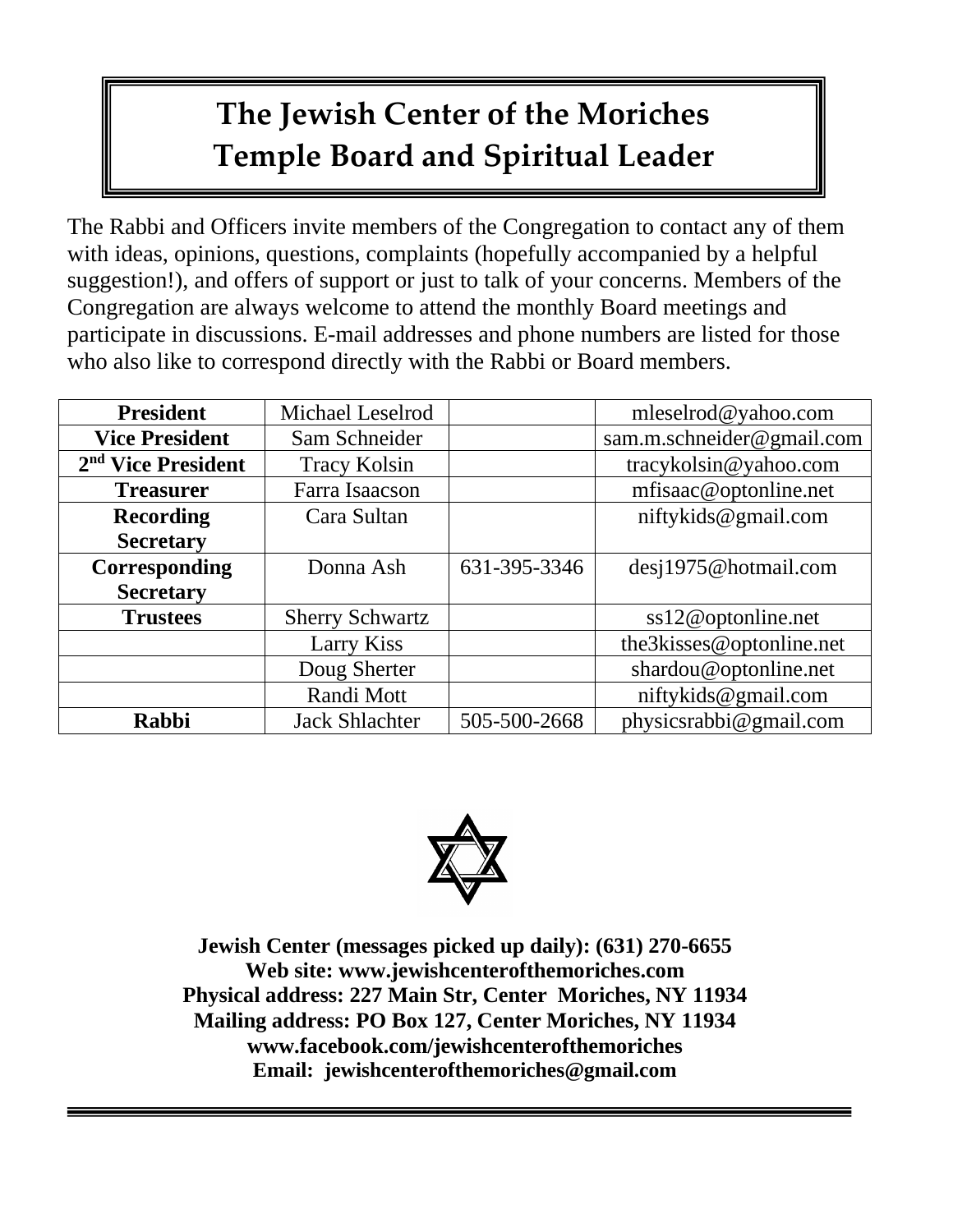#### **The Omer: Linking Passover to Shavuot**

#### Dear JCM Friends,

Beginning on the second night of Passover and for seven complete weeks, Jews have an evening tradition of reciting a blessing and counting the days. This practice possesses agricultural, historic, and spiritual dimensions. It's called counting the *omer*, where an *omer* refers to a measure of grain. Agriculturally, Passover is linked to the barley harvest (hence the eating of matzah??), and seven weeks later the wheat has ripened and is ready to be harvested. As a city boy, I had no idea that these grains really came from fields – I thought they came pre-processed in bags at the supermarket.

Historically, we associate Passover with the exodus from Egypt. This freed the Israelites from the Pharaoh's rules but left us in an anarchic state, and seven weeks later we experienced the Revelation at Mount Sinai where we received G\_d's rules (think Cecil B. DeMille). At the spiritual level, the *omer* period is one of selfreflection and self-improvement, and this year it's also been one of self-confinement. Perhaps surprisingly, the *omer* period has also been linked to a plague which occurred almost two thousand years ago in Israel.

The holiday of Shavuot marks the end of the *omer* and the re-living of the Mount Sinai event, and it can be thought of as the anniversary of the marriage between the people of Israel and the Divine, with the Torah serving as the wedding document.

Please join us as we celebrate Shavuot and Shabbat on Friday night, May 29. We'll be Zooming the service as usual, and if you need any assistance with the technology, don't hesitate to get in touch with me at [physicsrabbi@gmail.com](mailto:physicsrabbi@gmail.com) or (505) 500-2668….just don't ask me how to make blintzes! Let's continue to practice good hygiene and stay healthy.

B'shalom, Rabbi Jack



## **A message from the Familyhood**

#### **Just because we can't meet in person…doesn't mean that we can't have book club!**

The book we had originally chosen isn't available for online borrowing from the Suffolk County libraries, so we're going to skip that one for now and jump to the book we had selected for September, *The World that We Knew* **by Alice Hoffman**. OverDrive/Libby has many copies of that book available. A Familyhood volunteer can help you download the app.

If you can join us on **Sunday, June 7 at 10:30am** (same time as Hebrew School), please contact Mara Zonderman at mzonderman@gmail.com. Mara will send the meeting information and Zoom link a day or so beforehand.

From Your Familyhood Co-Presidents,

Jennifer Heitman, (516) 818-8280, [jng616@hotmail.com](mailto:jng616@hotmail.com) & Janet Bossert, (631) 909-8821, [janboss23@verizon.net](mailto:janboss23@verizon.net)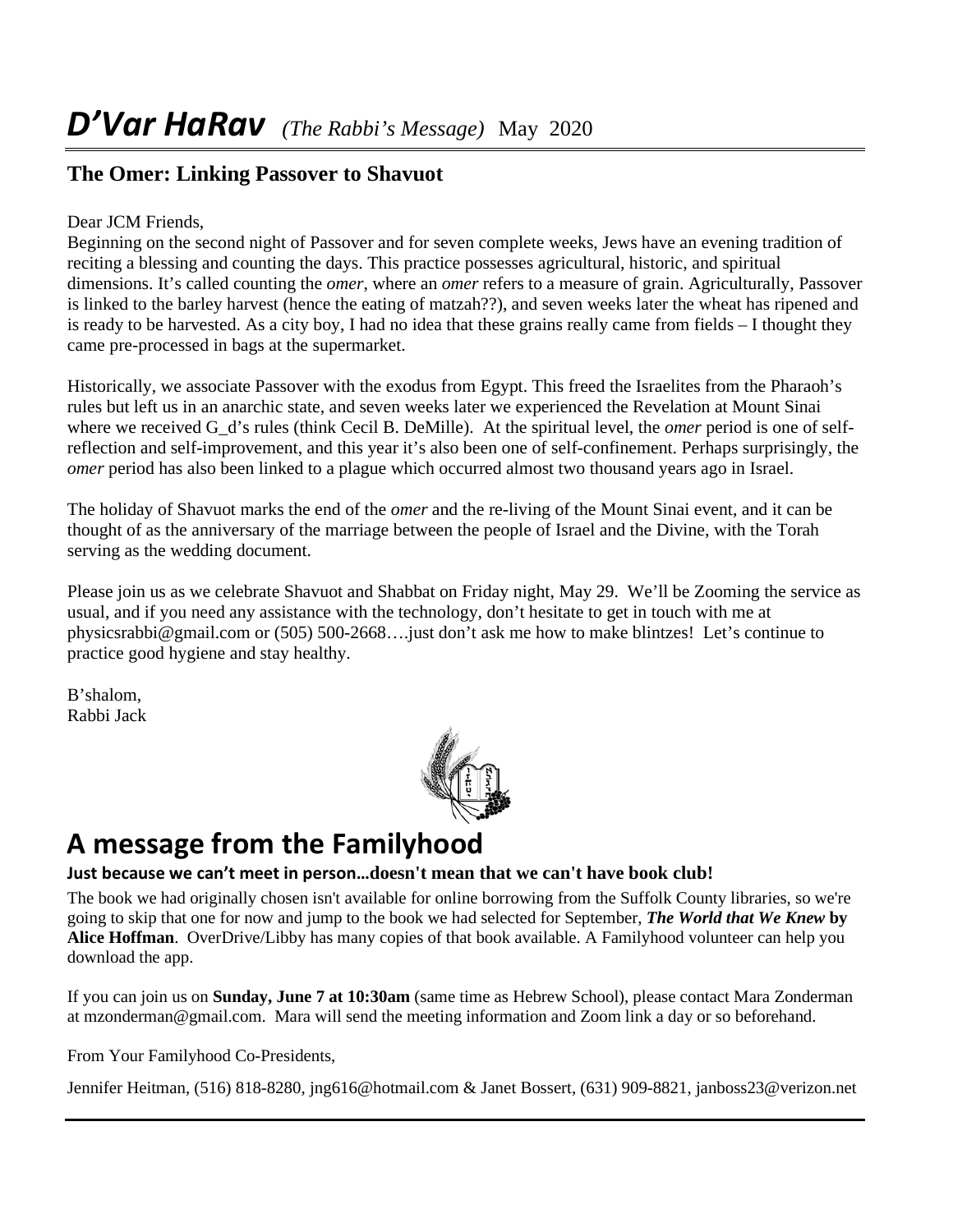

#### **JCM's most recent Bar-Mitzvah**

**From Rabbi Jack:** The terms "Bar Mitzvah" and "Bat Mitzvah" refer to Jewish individuals who have reached the age of majority. No, this doesn't mean they get to vote or run for public office - it means that the **mitzvot** (commandments) are now incumbent on them, and we hold them responsible for their own actions.

Concomitantly these individuals are given certain privileges that we reserve for adults such as calling us to worship or reciting the blessings before and after the Torah is chanted. So technically, a person *becomes* a Bar or Bat Mitzvah, they don't *have* a Bar or Bat Mitzvah. I stress this point because any Jew who reaches early teenage years is automatically welcomed into the adult community, whether or not there was a celebration. Of course, it's always wonderful if someone celebrates the event with the community.

Please help me welcome Max Heitman into our world-wide Jewish adult community. Max reached his 13th birthday on the Jewish calendar in April, but despite working hard to prepare for a major role in a public worship service, the pandemic postponed a ceremony and celebration. We'll look forward to joining with Max as soon as possible; in the meantime, I hope you'll enjoy learning more about this fine young man. But Max, don't start asking for the car keys yet!

#### **Member Spotlight: Max Heitman**

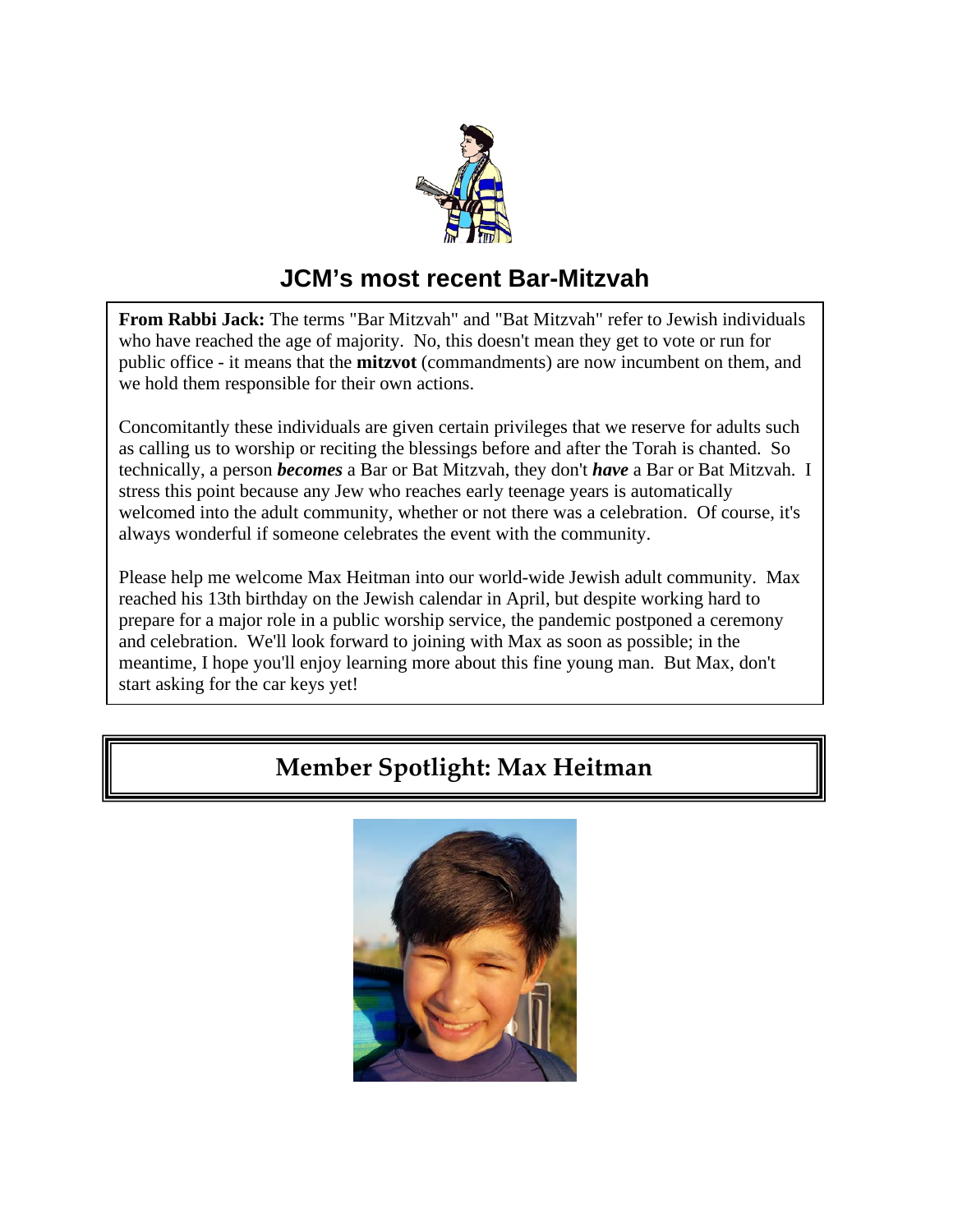**Max Heitman**, son of Jennifer and Joel, and big brother to Darren, reached the age of Bar-Mitzvah in April. Proud grandparents are Kum and Sue Ng (who live down the street), and Larry and Marilynn Heitman.

Max is a seventh-grader at William Floyd Middle school. He enjoys most of his subjects, especially math and science, and participates in many extra-curricular activities at school, including Science Quiz Bowl club, Robotics club, and woodworking. Max loves reading, especially fantasy and science fiction; he recently read the Hunger Game series, and Ready Player One. Playing baseball is a favorite sport. In summers past, he's enjoyed going to Camp Yawgoog with the Boy Scouts, where he participated in a week-long overnight camping trip. Max is also a musician, playing the flute and sings in chorus. Max's two favorite Jewish holidays are Purim (because he gets to make a lot of noise), and Passover (because there's matzoh and butter).

Asked how he feels about the postponement of his bar-mitzvah celebration, Max said, "I feel it will be worth it once I get lifted up in the chair." And his advice for dealing with younger siblings? "Don't ignore them, otherwise they'll start beating you up."

#### **Member Spotlight: Anne Kirsch**



Long-time JCM member **Anne Kirsch** was raised in Westhampton, when there were only a handful of Jewish families in town. "Growing up was difficult," says Anne, "it was definitely anti-semitic." But by the time she and her late husband Charlie raised their four children, Anne says that Westhampton was a great place to raise kids, and they had good friends in town.

Anne did her undergraduate work at Cornell in political science. She and Charlie met on a blind date, while she was attending Columbia University as a graduate student. For decades, Anne worked as a medical research librarian, at both Central Suffolk (now Peconic Bay) Hospital and Southampton Hospital. She and Charlie had a rental business in Vermont, which she continued to run by herself for many years after Charlie's death.

Anne has been connected to JCM for over 40 years now; she and Charlie donated the Israeli flag at JCM when their son Ned became bar-mitzvah at the temple. Anne and Charlie were both involved in the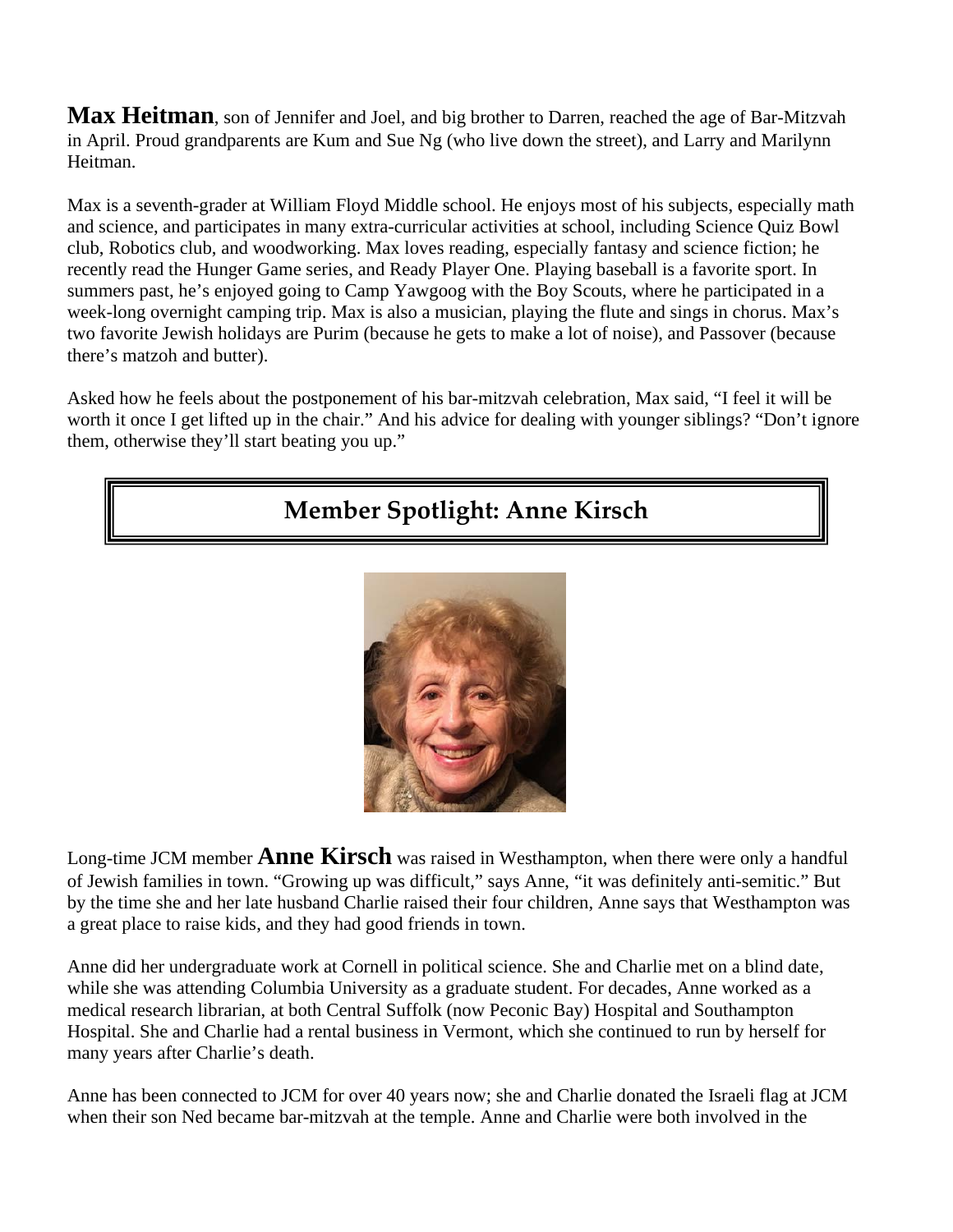community at large, as well as in JCM. Charlie served as JCM board president, and worked with Stu Bossert to maintain the temple grounds. Anne was a founding board member of the Westhampton Historic Society. She's been involved in Westhampton Rotary, Scouts, the Friends of the Westhampton Library, and she continues to volunteer with the Performing Arts Center.

Two years ago, Anne's close family suffered several devastating losses: two of her sons and a daughterin-law died from health issues. Luckily, joy continues via Anne's seven grandchildren, most of whom are now young adults, and her daughter in Pennsylvania and surviving son in Connecticut.

## **ℵ ℷ ℶ ℵ ℷ ℶ ℵ ℷ ℶ ℵ ℷ ℶ ℵ ℷ ℶ ℵ ℷ ℶ ℵ ℷ ℶ ℵ ℷ ℶ ℵ ℷ ℶ ℵ ℷ ℶ ℵ**

The Jewish Center of the Moriches offers many opportunities to memorialize or honor friends and loved ones!

#### Tree of Life Joyous Events Plaque

Mark a joyous event such as Bar/Bat Mitzvah, wedding, anniversary, birthday, birth, graduation, retirement, or any special honor with a plaque on our tree of life, located in the JCM lobby.



Members \$150, Non-members \$250 Contact Janet Bossert with any questions at 631-909-8821



Contributions in any amount to The Jewish Center of the Moriches are greatly appreciated! We pride ourselves on keeping our dues low, and it's all thanks to the generous donations of our members. Give a general donation, whether in honor/memory of someone or not. Every dollar helps!

## **ℵ ℷ ℶ ℵ ℷ ℶ ℵ ℷ ℶ ℵ ℷ ℶ ℵ ℷ ℶ ℵ ℷ ℶ ℵ ℷ ℶ ℵ ℷ ℶ ℵ ℷ ℶ ℵ ℷ ℶ ℵ**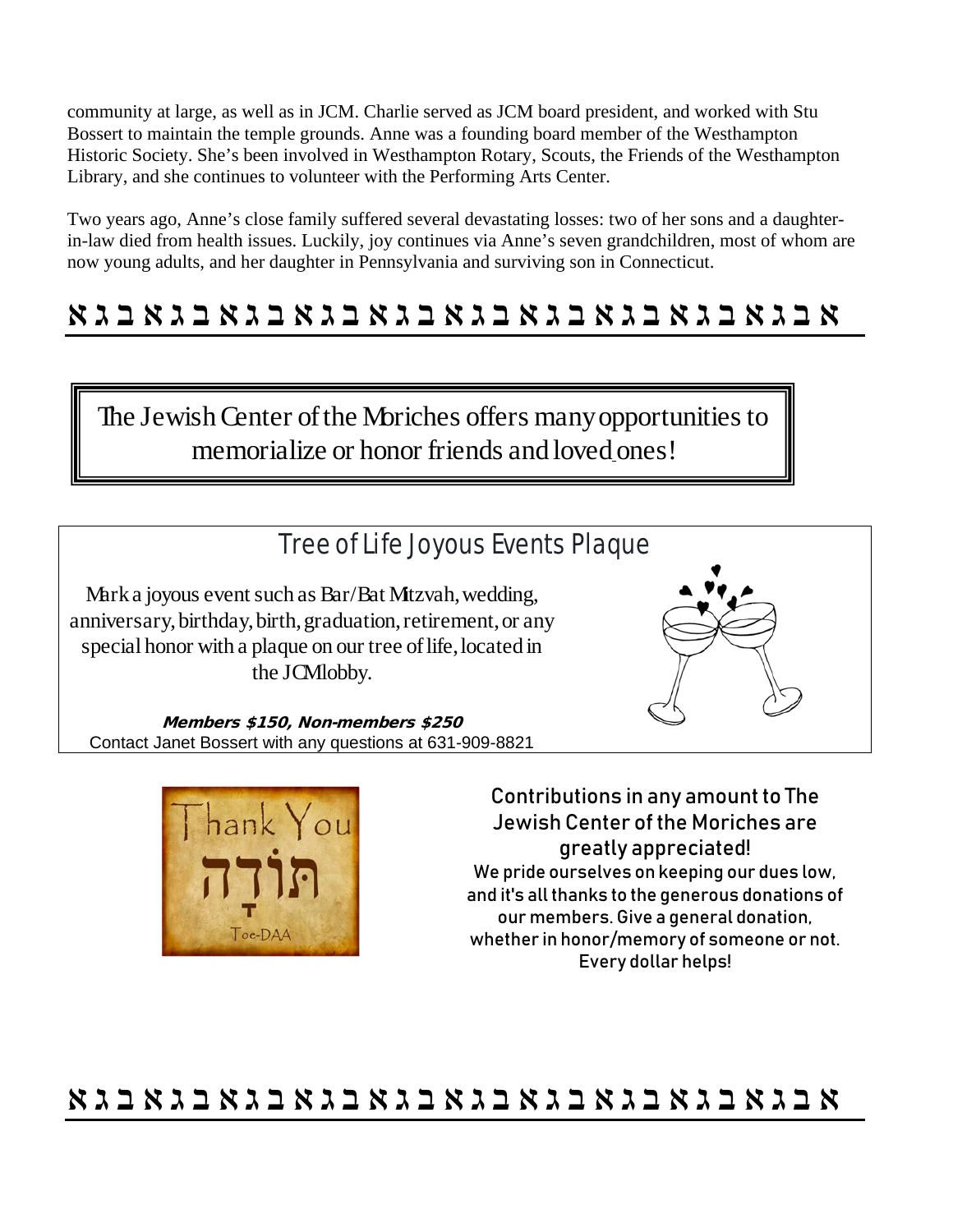## Yizkor Memorial Plaque

Keep a loved one's memory alive with a plaque on our sanctuary's memorial wall. Members \$175, Non-members \$350 Contact Janet Bossert for details at 631-909-8821, janboss23@verizon.net

#### Plant a tree in Israel

Honor or remember someone while helping Israel blossom. A certificate will be issued for your generosity. Checks made to Familyhood. \$18 for both Members and Non-members Contact Stuart Bossert for details at 631-848-7192

#### Pet Memorial Plaque

Looking for a way to honor your beloved pet's memory? Outside our sanctuary, we now have a plaque to remember pets. From cats to dogs, birds to fish, snakes to bugs, remember them with a plaque on our Pet Wall. Members \$36, Non-members \$54 Contact Janet Bossert for details at 631-909-8821, janboss23@verizon.net

# **Don't wait until things open up to see JCM friends**

**Since the mid-March stay-at-home orders, JCM has been operating remotely. Friday night Shabbat services as well as adult education classes, Hebrew school, and other events are being conducted electronically via Zoom meetings. This means that you can "visit" with the community from the comfort of your home…even if you're far from New York! Most JCM events are recorded and posted on the website afterwards. You can also call in to the events, even from a land-line phone!**

# **Do we have your phone number and email address?**

**JCM volunteers and Rabbi Jack have been making check-in calls to our community…but we can't call you if we don't have your current phone number on file! Perhaps you're still in Florida, but we only have your local land-line number. Do we have your current and correct email address? If you're not receiving emails or the automated "RoboCalls"about Jewish Center events, we don't know how to reach you! Contact Beverly Shlachter at 917-957-7254 or [beverlymiriam@hotmail.com](mailto:beverlymiriam@hotmail.com) to update your contact info.**







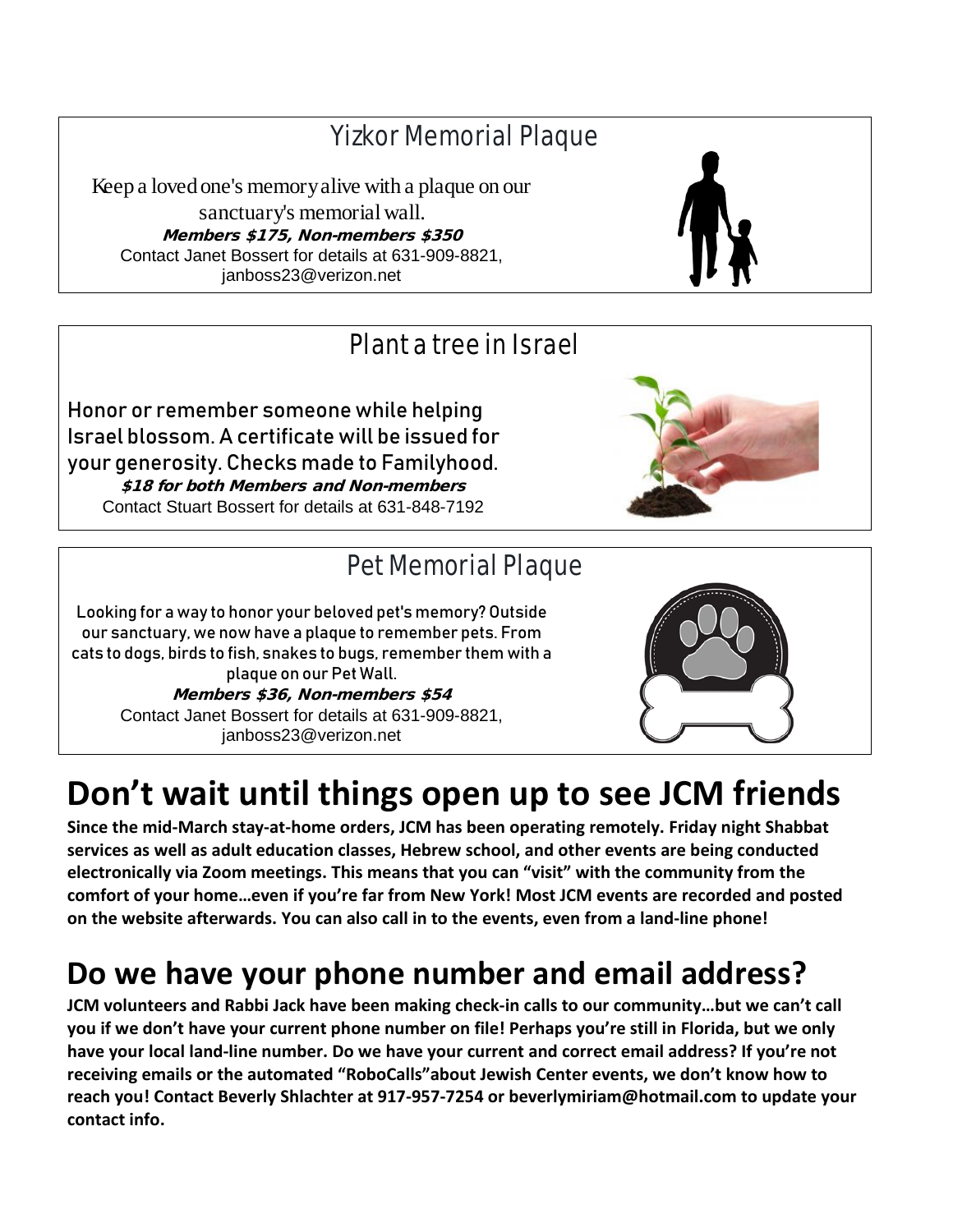

## The community needs JCM; JCM needs the community

Dear Friends,

This note is being written during a period of angst and uncertainty not only in the New York area, but around the country, and indeed world-wide.

Covid-19 has affected all of us to one degree or another. Some in our JCM family have had to deal with unexpected issues on the health front. Some in our congregational family are experiencing financial fluctuations, job loss, or business challenges. All of us are wondering when—or perhaps if—we'll return to "normal life."

The Rabbi and board members have been keeping up with news in the Jewish sector; congregations around the country are planning for High Holidays—just a few months away—that will not be "business as usual." Many congregational leaders are bracing for a decline in High Holiday ticket sales or annual donations.

For over 50 years, the Jewish Center of the Moriches has been part of Jewish life on the eastern south shore. In partnership with YOU, our temple members and congregational friends, JCM continues to support the Jewish community from the Moriches, Shirley, Manorville, Westhampton, Ridge, and beyond. Because of YOU:

- When someone is marking a yahrzeit, JCM is here for them.
- When a child is ready for Hebrew school, JCM is here
- When someone needs to consult with clergy, JCM is here for them
- When a family rejoices with a new baby, a bar or bat-mitzvah, or another simcha, JCM is here
- When a family experiences a death or other loss, JCM is here for them
- When adults are curious and want to learn more about our heritage, JCM is here

Unlike some larger congregations, JCM does not have an endowment or trust fund. The JCM board is fiscally conservative, and our congregation has been fortunate to have put away "rainy day" savings from monthly income generated from our rental unit. As you may have seen in the news, rental income AROUND THE COUNTRY has been severely impacted by the current economic climate.

If your household is not officially on the JCM membership rolls, I ask that you consider joining us as a Jewish Center member. Annual membership dues are only \$645 per family, or \$450 for an individual, a real bargain by Jewish temple standards (and as the Rabbi recently joked, if you join now, we'll throw in a free roll of toilet paper). High Holiday tickets and Hebrew school are included in membership dues; most importantly, it gives the Jewish Center—and our Jewish community—a stability that we all need.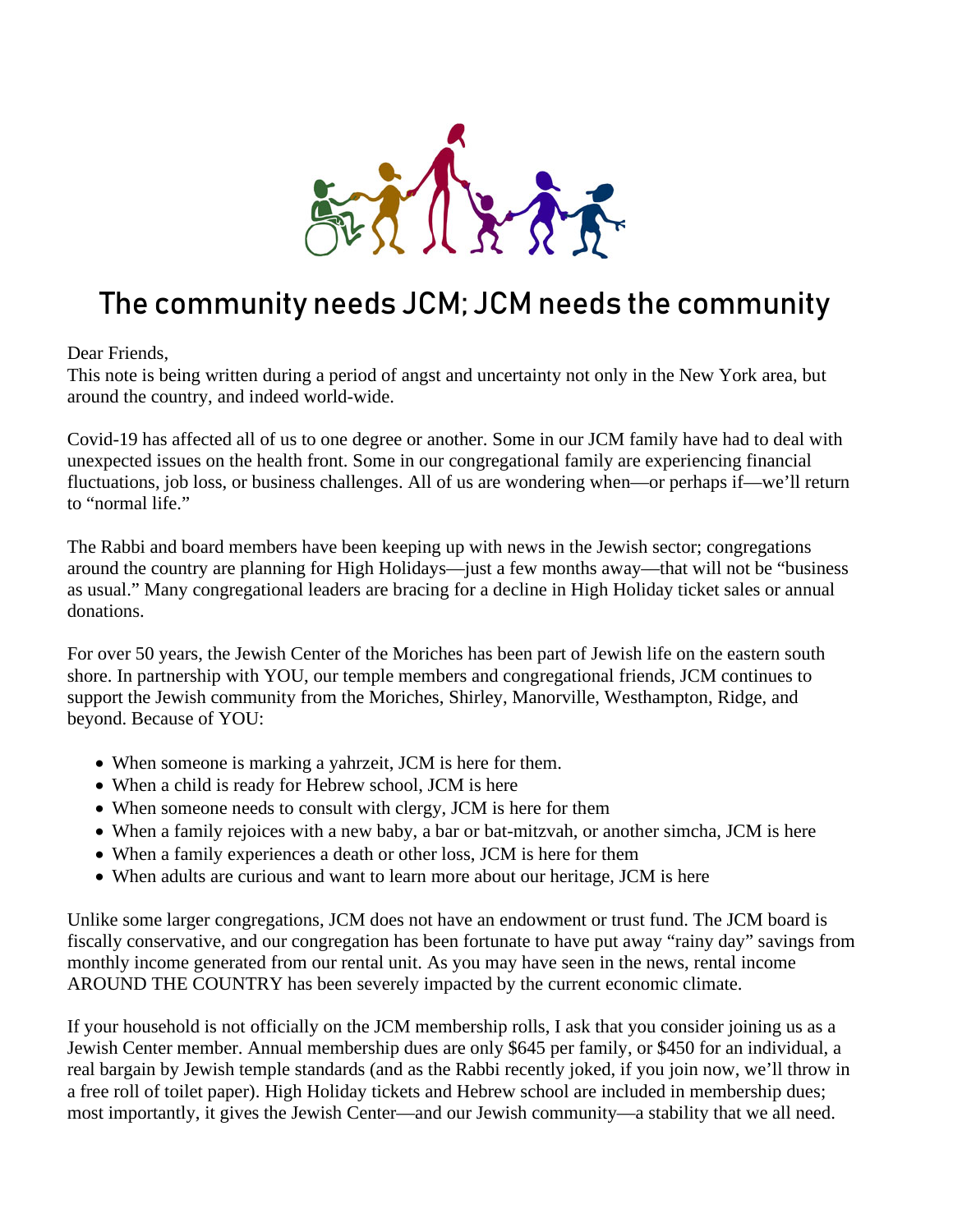If you are already a JCM member, see if you can make an additional donation to the temple this year. Do you usually make a \$36 annual donation…how about upping it to \$72, or even \$180? Of course, your donations in any amount are always welcome. From \$5 to \$5,000, I'm asking all of us to stretch—to the ability that we can—so that JCM can continue to be here in Center Moriches to serve you and your family, and the other Jews in our communities.

Thank you for all you have done, and all you continue to do, for Jewish life on the Island.

Sincerely,

Michael Leselrod and Sam Schneider, on behalf of the JCM Board of Directors

#### Do not separate yourself from the community.

- Hillel, in Pirke Avot 2:4

**Checks can be sent to JCM, PO Box 127, Center Moriches, NY 11934. See website for membership application.**







# **Have an announcement for the Shofar Newsletter?**

Get your happy occasion listed in the Shofar! Send an e-mail to [jewishcenterofthemoriches@gmail.com](mailto:jewishcenterofthemoriches@gmail.com) or use the website contact form, [www.jewishcenterofthemoriches.com.](http://www.jewishcenterofthemoriches.com/)

# **Let us know: happy news, sad news, address changes**

Please send announcements of births, deaths, change of address or other **imperative information** to Jewish Center Board Secretary **Donna Ash**, at 631-395-3346, e-mail desj1975@hotmail.com. Donna will forward the information to the appropriate person.

# **Getting your mailed newsletter late?**

Get JCM news in digital format right away by making sure we have your email address! Or check the JCM website; newsletters are posted on the website under the "News/Events" tab.



East End Jewish Community Council was formed to unite Jewish people, synagogues and organizations on the East End of L.I. for their mutual benefit & to promote Jewish cultural & religious identity.

eejcc.com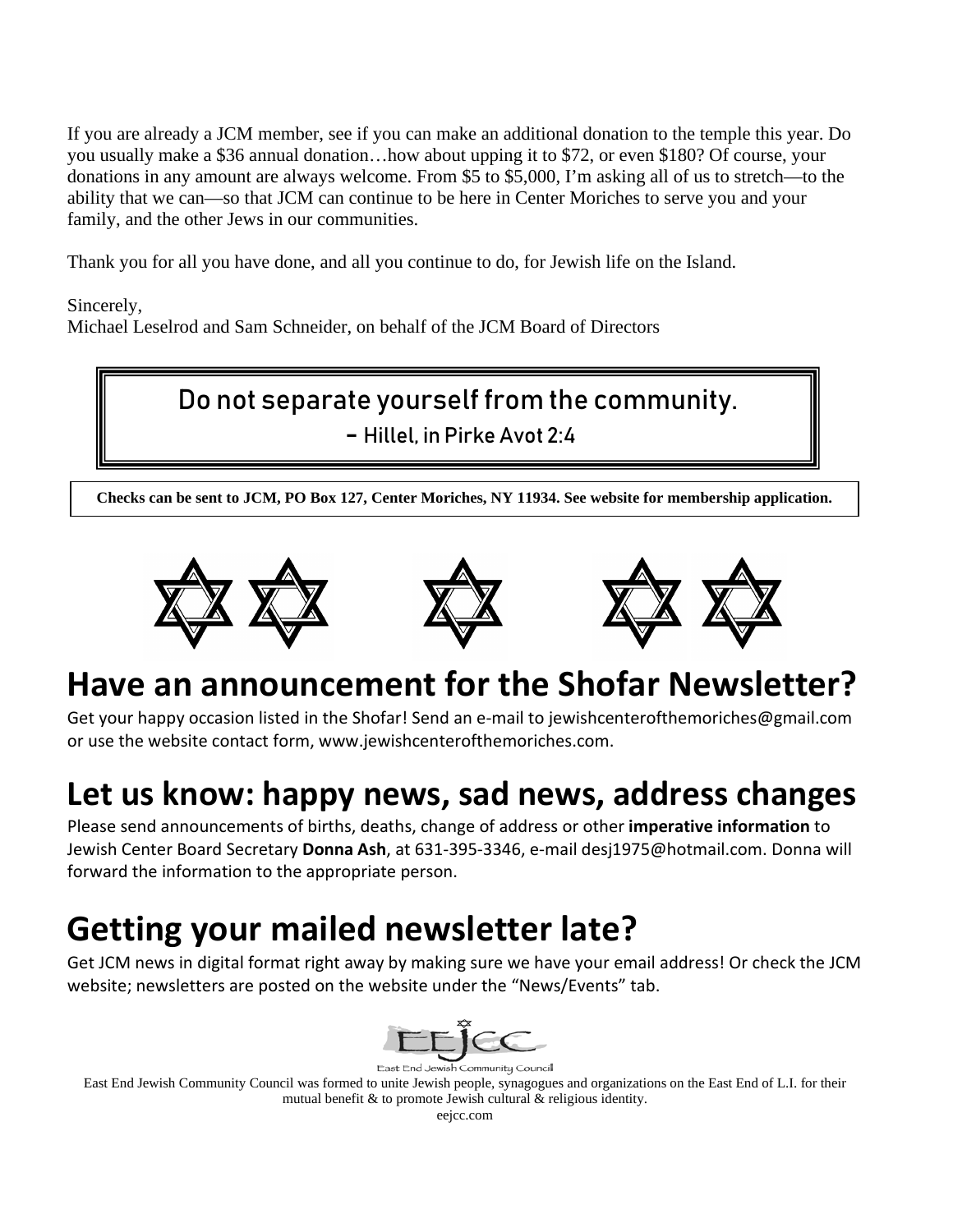

*May, 2020*

*The following are names of individuals whose yahrzeits are memorialized by plaques in the sanctuary and the dates of the Friday evening services on which their yahrzeits will be observed and Kaddish recited in their memory:*

| May 1  | Ida Kirsch            |  |
|--------|-----------------------|--|
| May 1  | <b>Edith Weiss</b>    |  |
| May 1  | Tillie Scharf         |  |
| May 1  | Selma Kiss            |  |
| May 1  | Hyman S. Goldstein    |  |
| May 1  | Meyer Reiss           |  |
| May 8  | Abraham Levine        |  |
| May 8  | <b>Charles Kirsch</b> |  |
| May 15 | <b>Ida Michaels</b>   |  |
| May 15 | Elsa Bonvillain       |  |
| May 15 | Morris Weissman       |  |
| May 15 | Solomon Levine        |  |
| May 15 | Loyal Witt            |  |
| May 15 | Thelma Loeb           |  |
| May 22 | Herbert Kronman       |  |
| May 22 | <b>Ben Kiss</b>       |  |
| May 22 | Florence Pearlman     |  |
| May 29 | Raye Glaser           |  |
|        |                       |  |

*Worshippers who are observing a yahrzeit and who would like any additional name mentioned at the time of Kaddish are asked to present that name in writing to the Rabbi prior to the service.* 

"The memory of the righteous is a Blessing"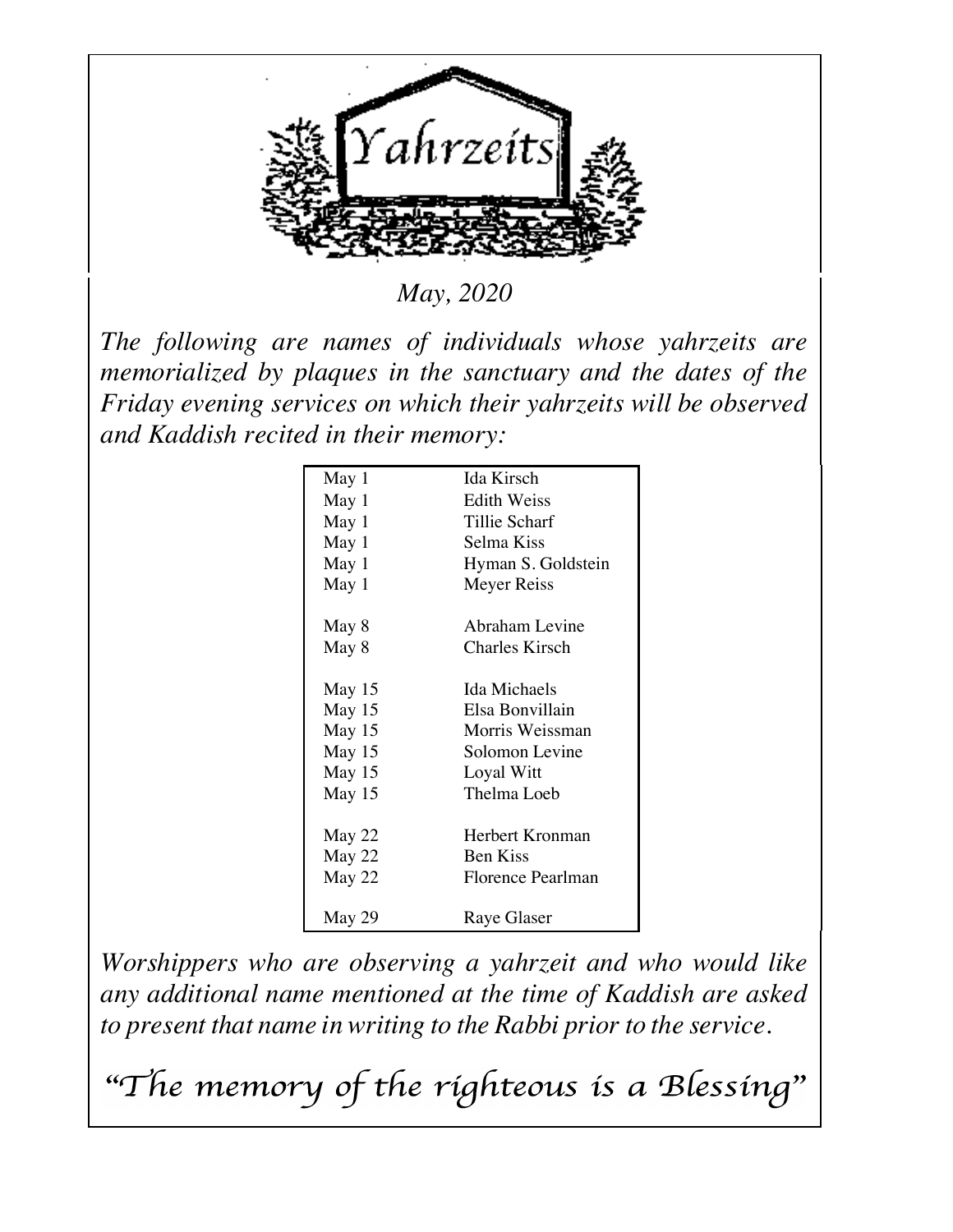

*June, 2020*

*The following are names of individuals whose yahrzeits are memorialized by plaques in the sanctuary and the dates of the Friday evening services on which their yahrzeits will be observed and Kaddish recited in their memory:*

| June 12 | <b>Murray Stark</b> |
|---------|---------------------|
| June 12 | Gerson Helfant      |
| June 12 | Lillian Goldstein   |
| June 19 | Ike Kaplan          |
| June 19 | Albert Nooger       |
| June 26 | Belle Bernstein     |
| June 26 | Freda Schwartz      |

*Worshippers who are observing a yahrzeit and who would like any additional name mentioned at the time of Kaddish are asked to present that name in writing to the Rabbi prior to the service.* 

"The memory of the righteous is a Blessing"